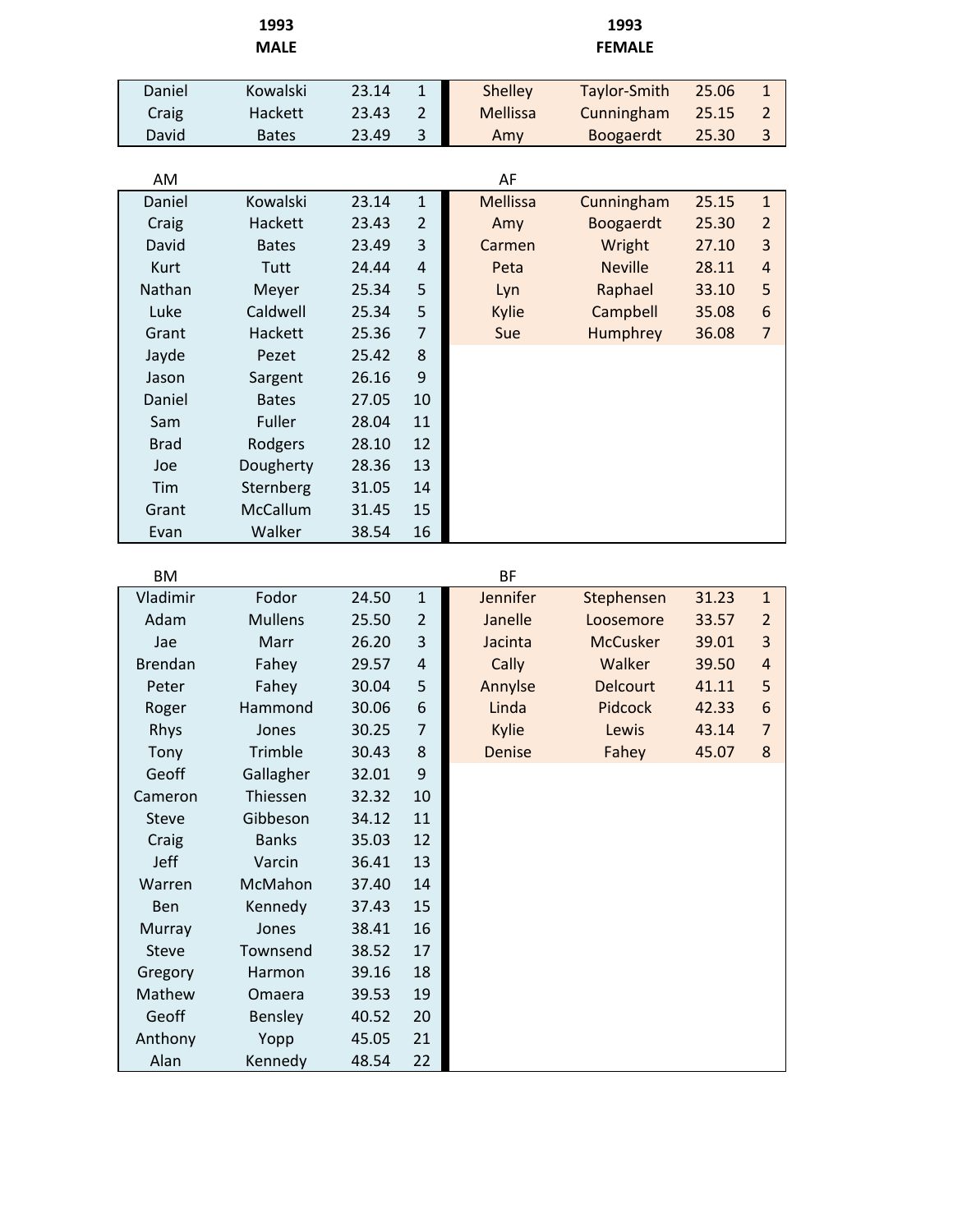| <b>CM</b>    |                |            |                | <b>CF</b>      |              |       |                |
|--------------|----------------|------------|----------------|----------------|--------------|-------|----------------|
| Andrew       | Hunter         | 25.01      | $\mathbf{1}$   | <b>Shelley</b> | Taylor-Smith | 25.06 | $\mathbf{1}$   |
| Glen         | Lawrence       | 25.26      | $\overline{2}$ | <b>Debbie</b>  | Boothroyd    | 40.06 | $\overline{2}$ |
| Jim          | Dougherty      | 30.11      | 3              | Sue            | Clifford     | 43.44 | 3              |
| Steven       | Prince         | 30.18      | $\overline{4}$ | <b>Maree</b>   | Yopp         | 45.10 | $\overline{a}$ |
| Paul         | Moosberger     | 32.04      | 5              | Jane           | l'Ons        | 50.21 | 5              |
| Peter        | Jacobsen       | 32.30      | 6              | Elizabeth      | Lord         | 51.22 | 6              |
| Tony         | Margan         | 33.25      | 7              |                |              |       |                |
| Roru         | <b>Tighe</b>   | 34.00      | 8              |                |              |       |                |
| Peter        | Weston         | 34.19      | 9              |                |              |       |                |
| <b>Brian</b> | <b>Buckley</b> | 34.48      | 10             |                |              |       |                |
| Andrew       | Rawlings       | 35.12      | 11             |                |              |       |                |
| Russell      | Whitney        | 35.35      | 12             |                |              |       |                |
| Ashley       | van de Velde   | 35.41      | 13             |                |              |       |                |
| Garry        | Templeman      | 35.45      | 14             |                |              |       |                |
| Andrew       | Jones          | 35.49      | 15             |                |              |       |                |
| Greg         | Mitchell       | 35.52      | 16             |                |              |       |                |
| Charley      | van Rotterdam  | 35.56      | 17             |                |              |       |                |
| Colin        | Tyson          | 35.58      | 18             |                |              |       |                |
| Greg         | Downes         | 36.01      | 19             |                |              |       |                |
| Stephen      | Arndell        | 36.36      | 20             |                |              |       |                |
| Mark         | Walker         | 36.47      | 21             |                |              |       |                |
| David        | <b>Brown</b>   | 37.30      | 22             |                |              |       |                |
| <b>Nick</b>  | Faulkner       | 38.49      | 23             |                |              |       |                |
| Tim          | <b>Harris</b>  | 39.45      | 24             |                |              |       |                |
| Greg         | Jayn           | 40.13      | 25             |                |              |       |                |
| <b>Brian</b> | Donnellan      | 43.53      | 26             |                |              |       |                |
| Peter        | Elliott        | 44.12      | 27             |                |              |       |                |
| <b>Brian</b> | Witt           | 44.32      | 28             |                |              |       |                |
| Greg         | Yopp           | 46.46      | 29             |                |              |       |                |
| Christopher  | Hackett        | 48.04      | 30             |                |              |       |                |
| Richard      | Schloeffel     | 48.24      | 31             |                |              |       |                |
| Phillip      | Nicholls       | <b>DNF</b> |                |                |              |       |                |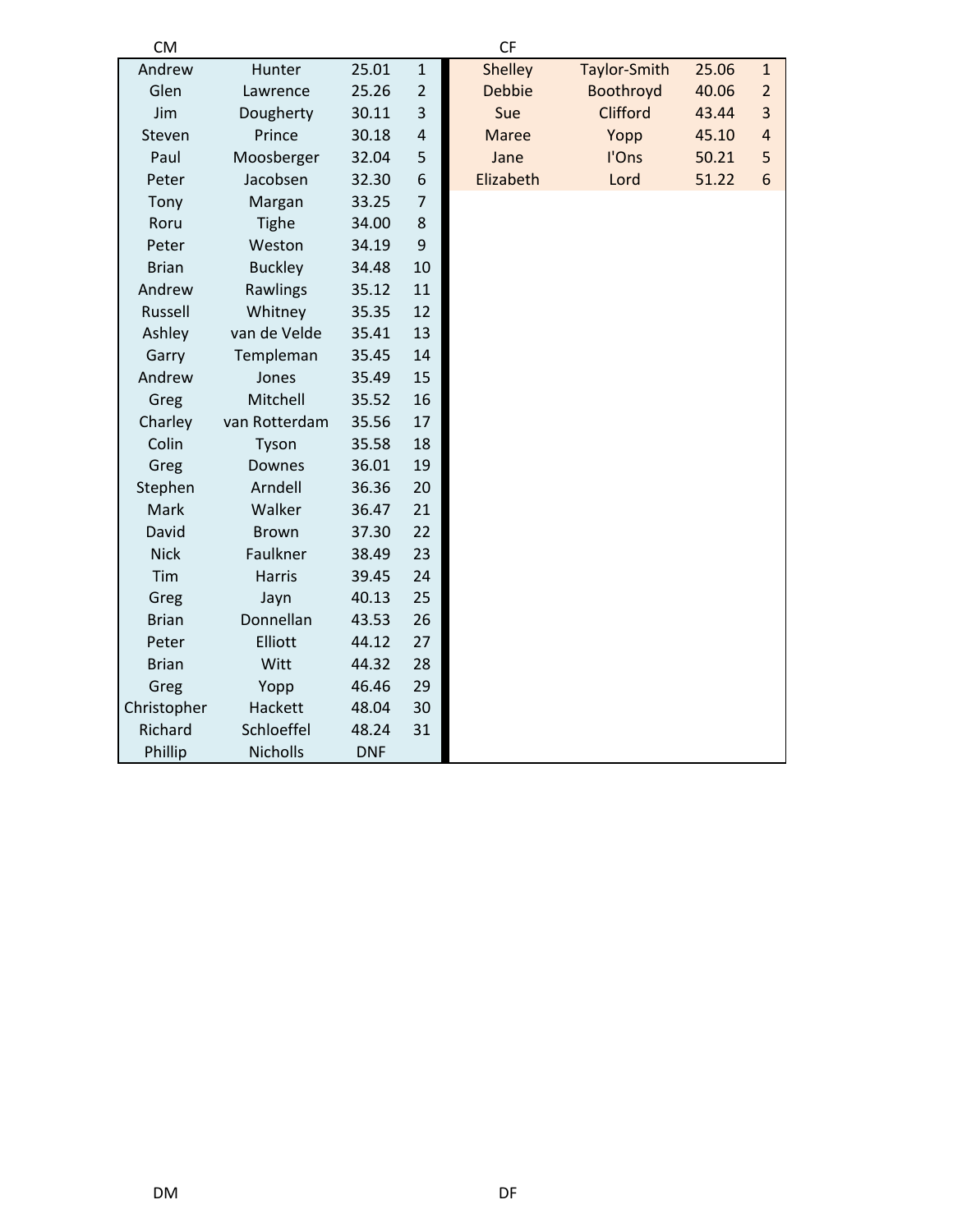| Derek        | Goodchild       | 27.59      | $\mathbf 1$    | Carol    | <b>Baille-Mace</b> | 36.04 | $\mathbf{1}$   |
|--------------|-----------------|------------|----------------|----------|--------------------|-------|----------------|
| Peter        | McGrath         | 28.13      | 2              | Margaret | Kay                | 36.28 | $\overline{2}$ |
| Geoff        | Sanders         | 29.47      | 3              |          |                    |       |                |
| Chris        | Lowry           | 31.09      | 4              |          |                    |       |                |
| John         | Whiting         | 31.50      | 5              |          |                    |       |                |
| Gavin        | Rose            | 31.54      | 6              |          |                    |       |                |
| Richard      | Morath          | 32.10      | $\overline{7}$ |          |                    |       |                |
| Jeff         | Rowe            | 32.15      | 8              |          |                    |       |                |
| Arthur       | <b>Beer</b>     | 32.21      | 9              |          |                    |       |                |
| John         | Tremain         | 32.41      | 10             |          |                    |       |                |
| James        | <b>Bridgman</b> | 33.06      | 11             |          |                    |       |                |
| Tony         | Caldwell        | 33.34      | 12             |          |                    |       |                |
| John         | Patterson       | 34.52      | 13             |          |                    |       |                |
| Greg         | Stebbing        | 34.57      | 14             |          |                    |       |                |
| Derro        |                 | 35.19      | 15             |          |                    |       |                |
| John         | Partridge       | 35.34      | 16             |          |                    |       |                |
| Peter        | MacCormick      | 35.38      | 17             |          |                    |       |                |
| lan          | Kennedy         | 37.17      | 18             |          |                    |       |                |
| Jim          | Boyd            | 37.31      | 19             |          |                    |       |                |
| Tony         | Holt            | 37.55      | 20             |          |                    |       |                |
| <b>Derek</b> | Neilson         | 37.59      | 21             |          |                    |       |                |
| Dennis       | McCreadie       | 39.12      | 22             |          |                    |       |                |
| Col          | Peak            | 39.27      | 23             |          |                    |       |                |
| Peter        | <b>Bennett</b>  | 40.02      | 24             |          |                    |       |                |
| Jim          | Walker          | 40.09      | 25             |          |                    |       |                |
| Phil         | McMahon         | 42.23      | 26             |          |                    |       |                |
| <b>Ross</b>  | Bell            | 42.36      | 27             |          |                    |       |                |
| <b>Bob</b>   | <b>Black</b>    | 43.39      | 28             |          |                    |       |                |
| Adrian       | Welbourne       | 45.01      | 29             |          |                    |       |                |
| Don          | Ingram          | 47.33      | 30             |          |                    |       |                |
| <b>Dick</b>  | Pezet           | 48.21      | 31             |          |                    |       |                |
| lan          | <b>Bailey</b>   | <b>DNF</b> |                |          |                    |       |                |

| EM          |                   |            |                | EF       |      |       |              |
|-------------|-------------------|------------|----------------|----------|------|-------|--------------|
| Alan        | Humphreys         | 31.37      | $\mathbf{1}$   | Virginia | Head | 41.01 | $\mathbf{1}$ |
| Jim         | Crawford          | 32.07      | $\overline{2}$ |          |      |       |              |
| <b>Bob</b>  | Ford              | 32.57      | $\mathbf{3}$   |          |      |       |              |
| Ken         | Cook              | 33.08      | $\overline{4}$ |          |      |       |              |
| Colin       | Andrews           | 35.53      | 5              |          |      |       |              |
| <b>Jack</b> | Hallam            | 37.20      | 6              |          |      |       |              |
| Eric        | Lomas             | 40.34      | $\overline{7}$ |          |      |       |              |
| John        | Forrest           | 41.18      | 8              |          |      |       |              |
| Fred        | <b>Banks</b>      | 43.10      | 9              |          |      |       |              |
| Gregory     | McDonagh          | 43.33      | 10             |          |      |       |              |
| George      | Alphen            | 44.44      | 11             |          |      |       |              |
| John        | Fuller            | 45.55      | 12             |          |      |       |              |
| Loch        | <b>Blatchford</b> | 49.17      | 13             |          |      |       |              |
| John        | Flannagan         | 49.53      | 14             |          |      |       |              |
| Peter       | Croke             | 61.42      | 15             |          |      |       |              |
| John        | Tobin             | <b>DNF</b> |                |          |      |       |              |

| FM    |         |           |          |        |       |  |
|-------|---------|-----------|----------|--------|-------|--|
| Royce | Jackson | $36.56$ 1 | Georgina | MacKay | 44.50 |  |